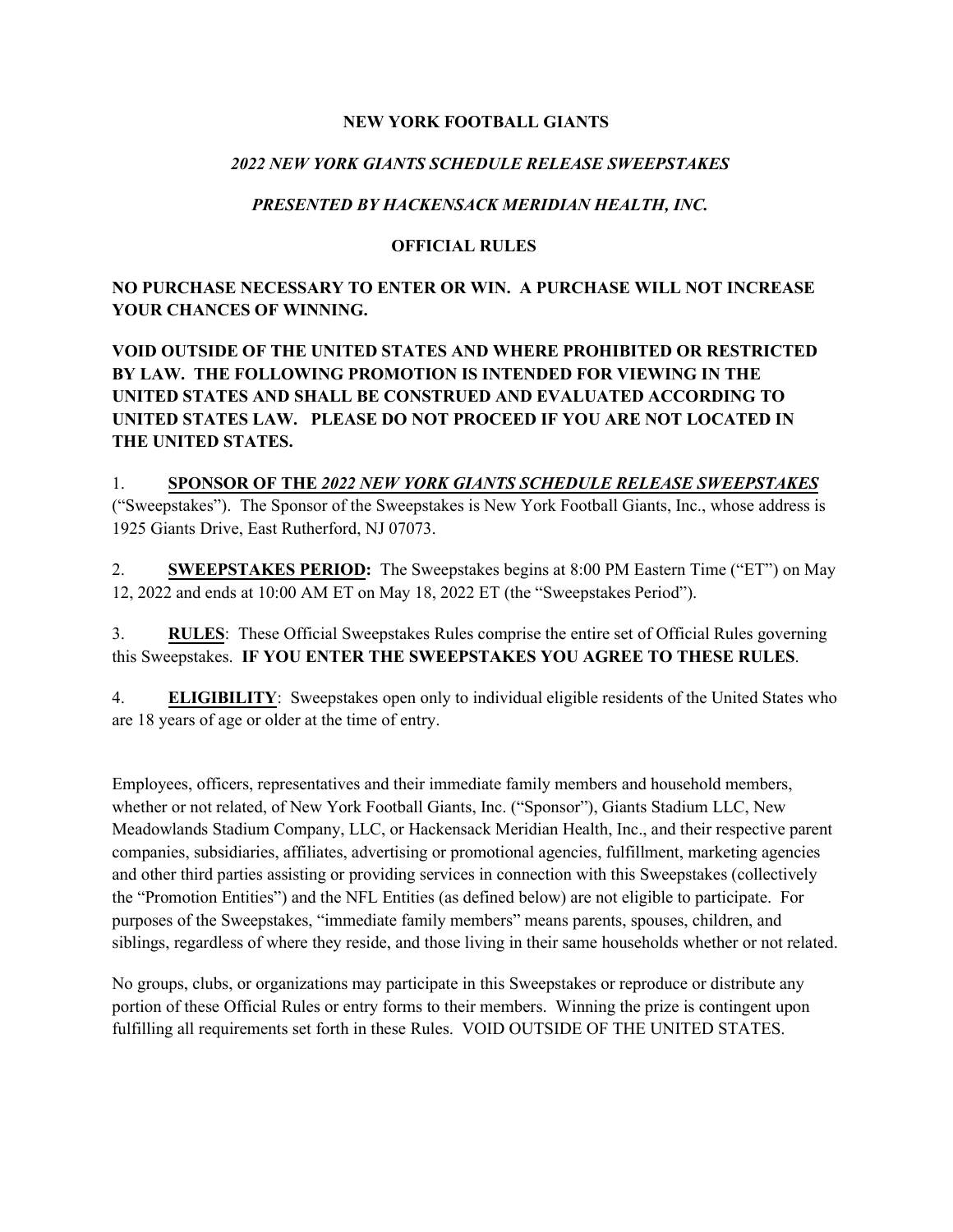5. **HOW TO ENTER:** During the Sweepstakes Period, visit the Giants website at *http://www.giants.com/schedulerelease* ("Website") and follow the instructions to complete and submit the registration form to receive one (1) entry.

**IMPORTANT NOTICE: The Giants are collecting Personal Information when you enter. Please refer to the Giants' Privacy Policy at www.Giants/com/Privacy for how we treat and use Personal Information.** 

**When you enter, you also may opt-in to receiving marketing materials from Hackensack Meridian Health. Please refer to Hackensack Meridian Health Privacy Policy at** <https://www.hackensackmeridianhealth.org/en/Privacy-Policy> **for how it treats and uses the Personal Information of those who opt-in.**

### **IF YOU ACCESS THE GIANTS WEBSITE USING A MOBILE DEVICE, DATA RATES MAY APPLY.**

6. Each valid entry, regardless of the submission method, will have an equal chance of winning. Limit of one (1) entry per person, per household and per e-mail address throughout the Sweepstakes Period. Additional entries received in excess of the stated limitation will be void. No illegible, incomplete, forged, or altered entries will be accepted. Any entries deemed inappropriate by Sponsor, in its sole and absolute discretion, are ineligible. All entries become the exclusive property of the Sponsor and will not be returned. Sponsor shall have the right to disqualify any entrant at any time in its sole and absolute discretion. In case of a dispute, an online entry will be deemed made by the Authorized Account Holder of the e-mail address used. "Authorized Account Holder" is defined as the natural person who is assigned to an e-mail address by an Internet access provider, online service provider, or other organization that is responsible for assigning e-mail addresses for the domain associated with the submitted e-mail address. Proof of submission of an entry form does not constitute proof of receipt. Sponsor shall determine the eligibility of any entrant in its sole and absolute discretion. In addition, Sponsor may disqualify any entrant in its sole and absolute discretion.

Promotion Entities (defined above in Section 4) are not responsible for: late, lost, stolen, damaged, garbled, incomplete, illegible, inaccurate, misdirected or undelivered entries or communications, for errors, omissions, interruptions, deletions, defects, or delays in operations or transmission of information, in each case whether arising by way of technical or other failures or malfunctions of computer hardware, software, communications devices, or transmission lines or data corruption, theft, destruction, unauthorized access to or alteration of entry materials, loss or otherwise; interruptions in service due to system upgrades, repairs, modifications or other causes, failures or malfunctions of connections, satellite, network, cable, Internet Service Provider (ISP), phones, phone lines or telephone systems, traffic congestion on the internet, technical or mechanical malfunctions, or other malfunctions or errors, whether caused by equipment, programming, human error or otherwise relating to or in connection with the Sweepstakes, including, without limitation, errors which may occur in connection with the administration of the Sweepstakes, the processing of entries, the announcement of the prize or winner, for any injury or damage to entrant's or any other person's computer or devices relating to or resulting from participation in this Sweepstakes, or for printing, typographical, human or other errors appearing in these Official Rules or other Sweepstakes-related materials. Sponsor reserves the right, in its sole discretion, to void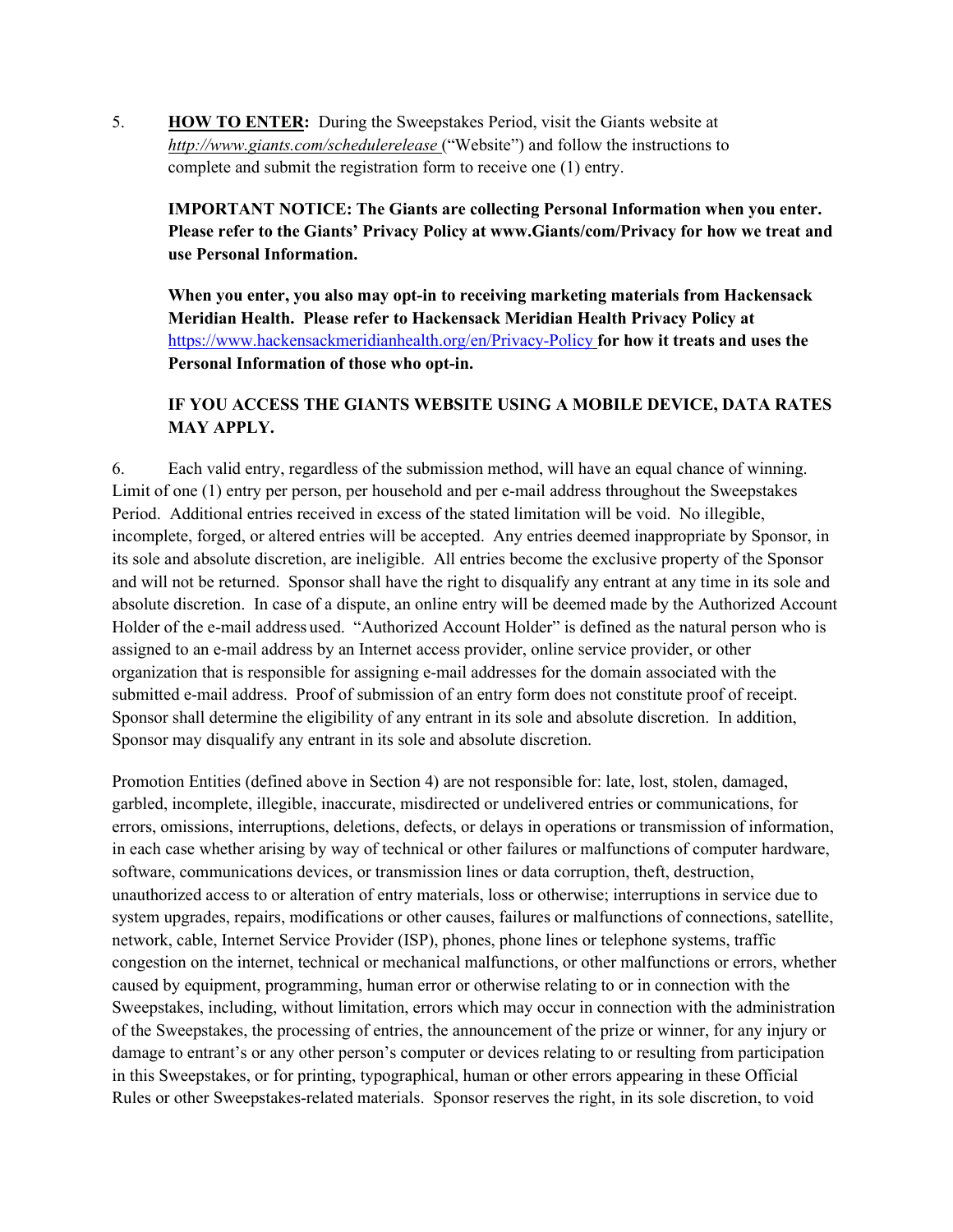any entries and disqualify such entrants whom Sponsor believes have attempted to tamper with or impair the administration, security, fairness or proper play of this Sweepstakes and/or who are in violation of these Official Rules.

Further, Promotion Entities are not responsible for electronic communications which are undeliverable as a result of any form of active or passive filtering of any kind, or insufficient space in entrant's e-mail account to receive e-mail messages.

Sponsor disclaims any liability for damage to any computer system resulting from participation in, or accessing or downloading information in connection with this Sweepstakes, and reserves the right, at its sole discretion, to modify, cancel, terminate or suspend this Sweepstakes or contest should any virus, bug, technical failures, unauthorized human intervention or other causes beyond Sponsor's control corrupt or affect the administration, security, fairness, integrity or proper conduct of this Sweepstakes.

In the event of any such cancellation, termination or suspension, a notice will be posted, and a random drawing will be held from among all eligible, non-suspect entries received prior to such time.

Sponsor reserves the right, in its sole discretion, to disqualify any entrant (and all of his or her sweepstakes or contest entries) from this Sweepstakes or any other promotion conducted now or in the future by Sponsor or any of its affiliates if he or she tampers with the entry process or if his or her fraud or misconduct affects the integrity of this Sweepstakes.

# **CAUTION: ANY ATTEMPT BY AN ENTRANT TO DELIBERATELY DAMAGE ANY WEBSITE OR UNDERMINE THE LEGITIMATE OPERATION OF THIS SWEEPSTAKES IS A VIOLATION OF CRIMINAL AND CIVIL LAWS. SHOULD SUCH AN ATTEMPT BE MADE, SPONSOR RESERVES THE RIGHT TO SEEK DAMAGES FROM ANY SUCH INDIVIDUAL TO THE FULLEST EXTENT PERMITTED BY LAW.**

7. **SELECTION OF WINNER:** One (1) potential Prize winner will be chosen from all eligible entries received during the Sweepstakes Period in a random drawing on or about May 18, 2022 by Sponsor. The potential Prize winners will be notified at the telephone number provided in his/her registration form. If an initial potential winner does not answer the phone or is otherwise unavailable during the initial contact attempt and/or does not claim the Prize by the requested date/time, an alternate potential Prize winner may be chosen, time permitting and in Sponsor's sole discretion. Each potential Prize winner will be required to provide Sponsor with a complete and accurate W-9 Form and will be required to execute and return an Affidavit of Eligibility, Liability and (where legal) Publicity Release within twenty-four (24) hours of the time of issuance of the notification. Non-compliance with the foregoing, with these Official Rules or the return of a Prize notification as non-deliverable may result in disqualification and, at Sponsor's discretion and time permitting, awarding of the Prize to an alternate winner. Odds of winning depend upon the total number of eligible entries received throughout the Promotion Period.

Acceptance of the Prize constitutes permission for Sponsor and its agencies to use each winner's name, address, likeness, and/or Prize information for advertising and promotional purposes in any medium without additional compensation to the extent permitted by law. In the event a potential Prize winner is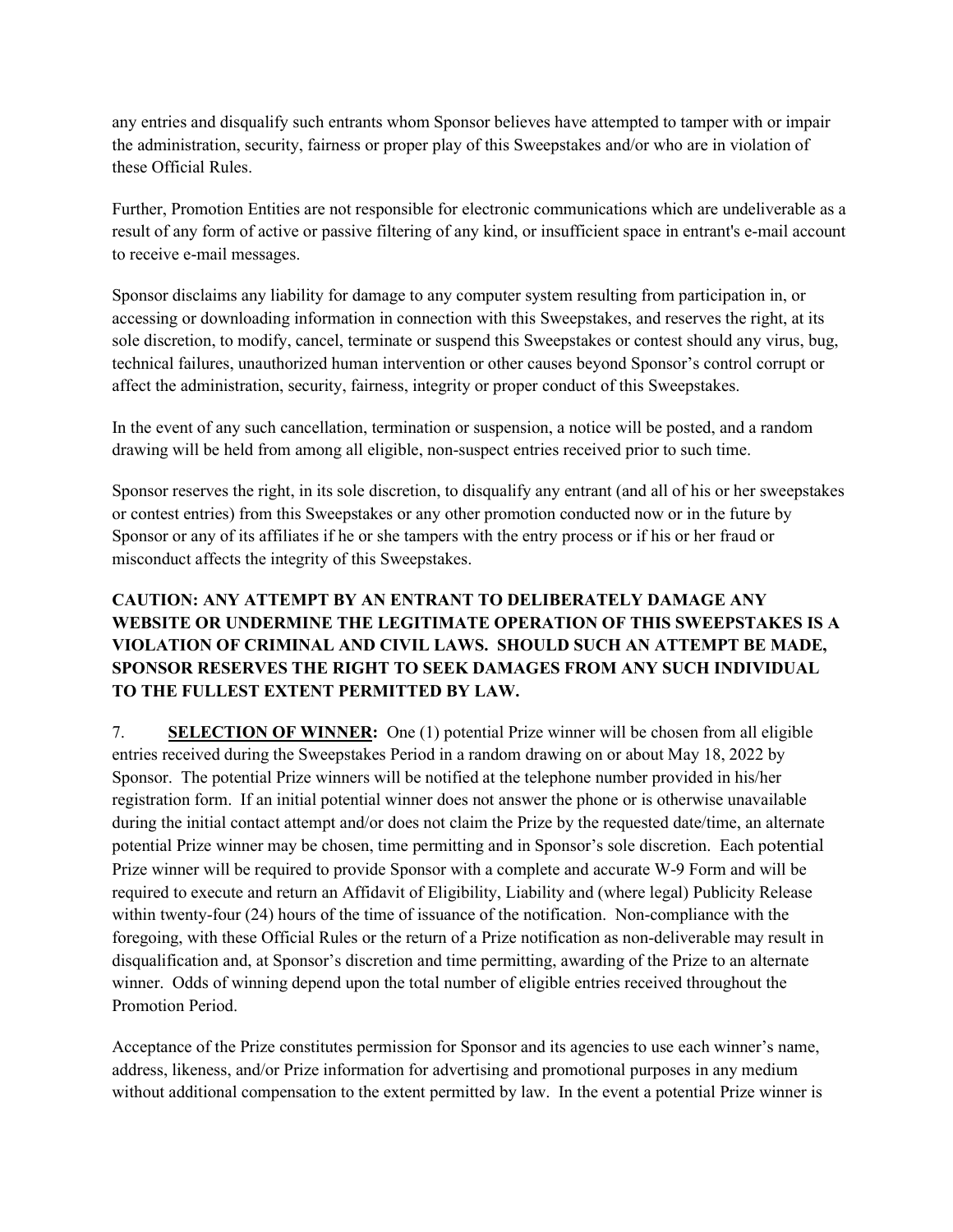disqualified for any reason, Sponsor will select an alternate Prize winner, by random drawing, from among all remaining eligible entries. Only two (2) alternate drawings will be held after which time the applicable Prize will remain un-awarded. The Prize will be fulfilled after winner confirmation and execution of the Affidavit and any other required paperwork. The Potential Prize winner must continue to comply with all terms and conditions of these Official Rules, and winning is contingent upon fulfilling all requirements set forth herein.

# 8. **PRIZE:**

- Two (2) MetLife Stadium tickets and one (1) parking pass to any Giants regular season game during the 2022 season. The specific game and the exact location of the seats and parking pass are in the Giants' sole discretion.
- (1) Autographed Brian Daboll Mini-helmet (no authentication provided).
- Tour of the Hackensack Meridian Legacy Club on day of attended game
- APPROXIMATE RETAIL VALUE: \$1,200.00.

The Prize is awarded "as is" without any warranty, guarantee or representation of any kind either express or implied by Sponsor. The Prize winner must be over 18 at the time of entry.

When applicable, a 1099 tax form will be issued in the amount of the Prize to each Prize winner; for awards to an individual taxpayer with a value of at least \$600, you will receive a 1099-tax form, a copy of which will be filed (as required by law) with the Internal Revenue Service. You are responsible for consulting your own tax advisor as you deem appropriate. Costs and expenses associated with the acceptance and use of the Prize not specified herein as being awarded, including, but not limited to, all federal, state local and other taxes, are each winner's sole responsibility. The Prize is non-transferable outside of the Prize winner's immediate family, and no substitution will be made unless Sponsor, in its sole discretion, determines otherwise. Sponsor reserves the right to substitute the Prize for one of equal or greater value should the offered Prize, or any part of the offered Prize, become unavailable for any reason. **ALL FEDERAL, STATE, LOCAL AND OTHER TAXES AND ALL OTHER COSTS ASSOCIATED WITH PRIZE ACCEPTANCE AND USE NOT SPECIFIED HEREIN AS BEING PROVIDED, ARE THE SOLE RESPONSIBILITY OF EACH WINNER.** Each winner agrees to comply with all laws and applicable regulations in connection with the prize. Failure to do so may result in forfeiture of the Prize.

9. **WINNER'S NAME:** For the name of the winner, email [Cristina.Sinofsky@giants.nfl.net](mailto:Cristina.Sinofsky@giants.nfl.net) after May 18, 2022.

10. **QUESTIONS**: If you have any questions regarding this Sweepstakes, send an email to [Cristina.Sinofsky@giants.nfl.net](mailto:Cristina.Sinofsky@giants.nfl.net) with the phrase "2022 NEW YORK GIANTS SCHEDULE RELEASE SWEEPSTAKES" written in the subject line of the email.

11. **NFL ENTITIES AND SOCIAL MEDIA.** The National Football League, its member professional football clubs (other than the New York Football Giants), NFL Ventures, Inc., NFL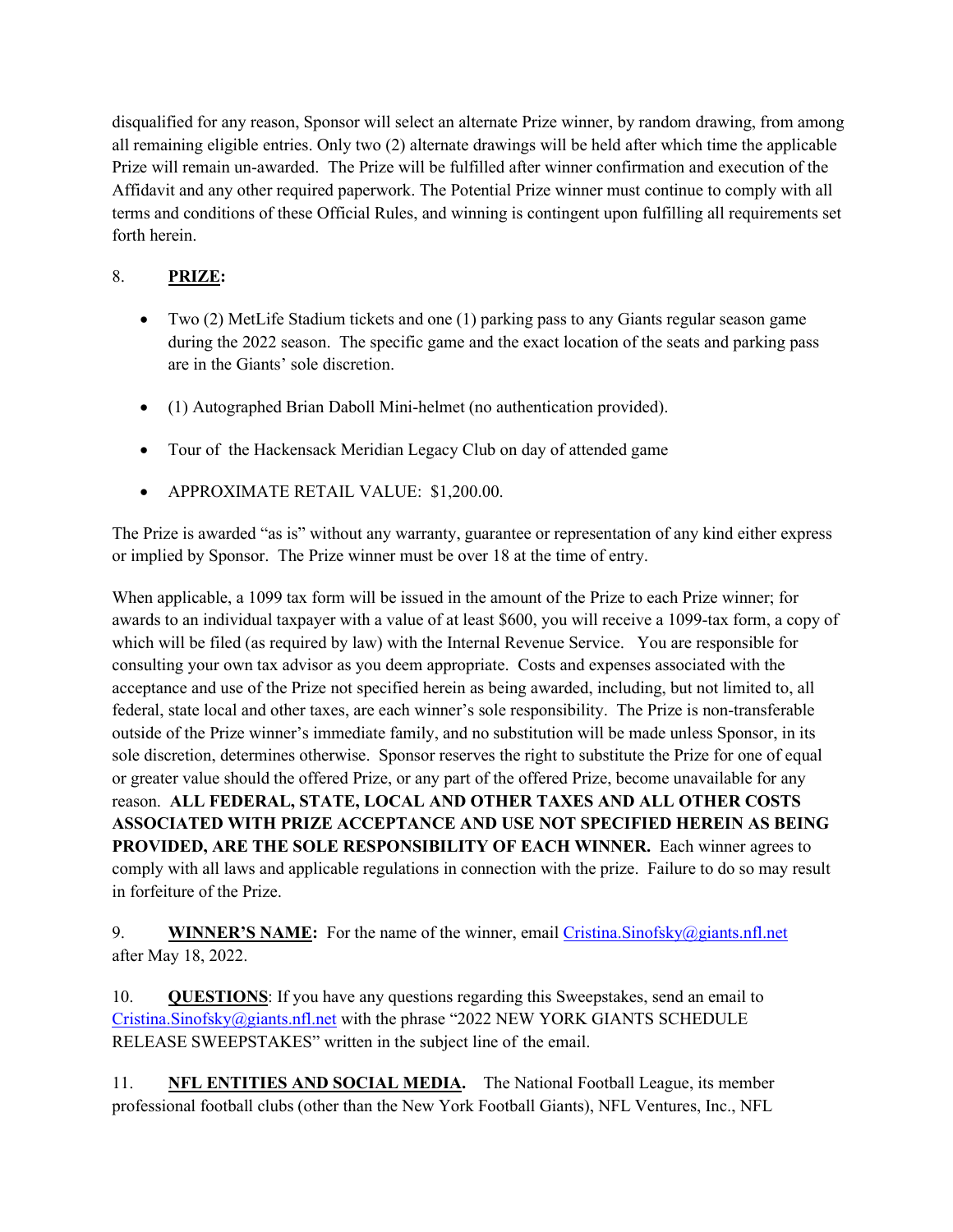Ventures, L.P., NFL Properties LLC, NFL Enterprises LLC and each of their respective subsidiaries, affiliates, shareholders, officers, directors, agents, representatives and employees (collectively, the "NFL Entities") will have no liability or responsibility for any claim arising in connection with participation in this sweepstakes or any prize awarded. The NFL Entities have not offered or sponsored this Sweepstakes in any way.

**THIS PROMOTION IS IN NO WAY SPONSORED, ENDORSED OR ADMINISTERED BY, OR ASSOCIATED WITH ANY SOCIAL MEDIA SITE OR THE NFL ENTITIES. You are providing your information to Sponsor and not to any social media site. The information you provide will only be used in accordance with these Official Rules and the Giants Privacy Policy available at https://www.giants.com/privacy.**

12. **CHOICE OF LAW AND DISPUTES:** This Sweepstakes will be governed by the laws of the State of New Jersey. Any and all legal actions or claims arising in connection with this Sweepstakes must be brought in a state court located in Bergen County, New Jersey or federal court located in Newark, New Jersey.

**BY ENTERING INTO THIS SWEEPSTAKES AND AGREEING TO THESE OFFICIAL RULES, YOU MAY BE GIVING UP IMPORTANT LEGAL RIGHTS – PLEASE READ ALL OF THESE OFFICIAL RULES CAREFULLY.**

**EXCEPT WHERE PROHIBITED BY LAW, EACH ENTRANT AGREES THAT: (I) ANY AND ALL DISPUTES, CLAIMS AND CAUSES OF ACTION ARISING OUT OF OR CONNECTED WITH THIS SWEEPSTAKES OR ANY PRIZE AWARDED SHALL BE RESOLVED INDIVIDUALLY, WITHOUT RESORT TO ANY FORM OF CLASS ACTION, AND EXCLUSIVELY BY STATE OR FEDERAL COURTS SITUATED IN THE STATE OF NEW JERSEY, (II) ANY AND ALL CLAIMS, JUDGMENTS AND AWARDS SHALL BE LIMITED TO ACTUAL OUT-OF-POCKET COSTS INCURRED, BUT IN NO EVENT WILL THE SAME INCLUDE ATTORNEY'S FEES, (III) NO PUNITIVE, INCIDENTAL, SPECIAL, CONSEQUENTIAL OR OTHER DAMAGES, INCLUDING WITHOUT LIMITATION, LOST PROFITS, MAY BE AWARDED (COLLECTIVELY, "SPECIAL DAMAGES"), AND (IV) ENTRANT HEREBY WAIVES ALL RIGHTS TO CLAIM SPECIAL DAMAGES AND ALL RIGHTS TO HAVE SUCH DAMAGES MULTIPLIED OR INCREASED.**

**IF ANY SUCH PROVISION IS DETERMINED TO BE INVALID OR OTHERWISE UNENFORCEABLE, THESE RULES SHALL BE CONSTRUED IN ACCORDANCE WITH THEIR TERMS AS IF THE INVALID OR UNENFORCEABLE PROVISION WAS NOT CONTAINED THEREIN.**

13. **RELEASE: BY ENTERING THE SWEEPSTAKES, EACH ENTRANT AGREES TO RELEASE, INDEMNIFY AND HOLD HARMLESS SPONSOR, THE PROMOTION ENTITIES AND THE NFL ENTITIES AND EACH OF THEIR PARENT COMPANIES, DIVISIONS, SUBSIDIARIES, AFFILIATES, AGENTS, ADVERTISING, PROMOTION AND PUBLIC RELATIONS AGENCIES AND THE RESPECTIVE OWNERS, OFFICERS, DIRECTORS, EMPLOYEES, REPRESENTATIVES, OWNERS AND AGENCIES OF EACH**